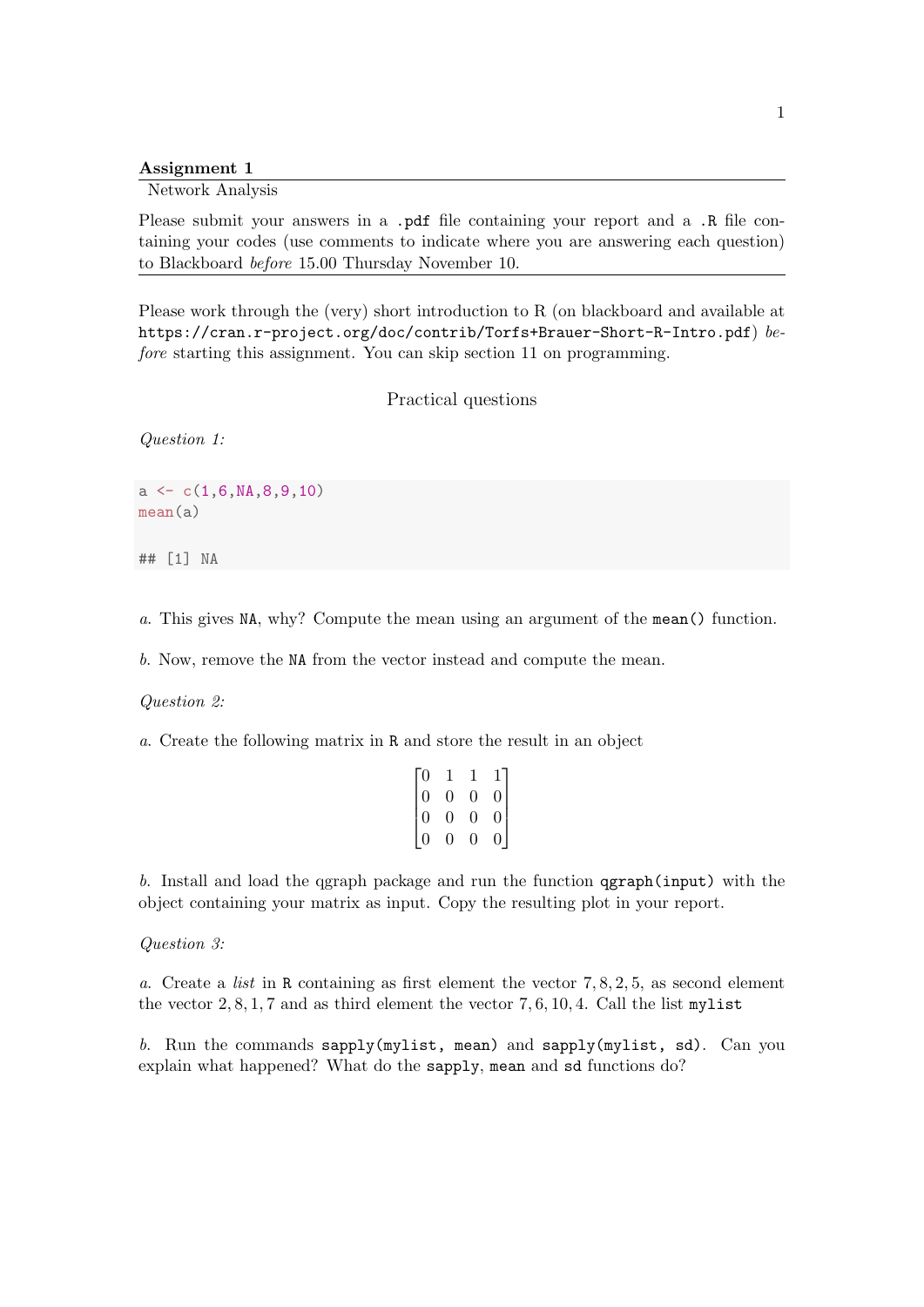c. What do the following two commands to? How do they relate to one-another?

cbind(mylist[[1]], mylist[[2]], mylist[[3]]) do.call(cbind, mylist)

Question 4:

a. Install and load the R package psych into R. Once psych is loaded, load the 'bfi' dataset:

```
# Load bfi dataset:
data(bfi)
# Look at data:
View(bfi)
```
Where can you find more information about this dataset and what the variables represent?

b. How many men are in the sample? And how many women?

c. Create a separate dataset containing only the first 25 columns (the items). Use the psych package to perform an "Exploratory Factor Analysis" (EFA) on this dataset with 5 factors, using "promax" rotation. Where did you find the information needed to perform a EFA using the psych package?

d. Make a plot of the estimated factor loadings using the **ggraph.** loadings function of the qgraph package. Tip, you might need the loadings function.

Question 5

Run the following codes in R:

```
set.seed(112)
Nperson <- 1000
Ability <- rnorm(Nperson)
Item1 <- 1*(exp(Ability)/(1+exp(Ability)) > runif(Nperson))
Item2 <- 1*(exp(Ability)/(1+exp(Ability)) > runif(Nperson))
```
This simulates three objects: Ability denotes the mathematical ability of 1000 subjects, and Item1 and Item2 represent scores (0 is incorrect, 1 is correct) on two mathematical questions. Those of you with a background in methods will recognize this as the Rasch model. In this model, people with a higher (lower) level of ability have a higher chance of making both items correct (incorrect).